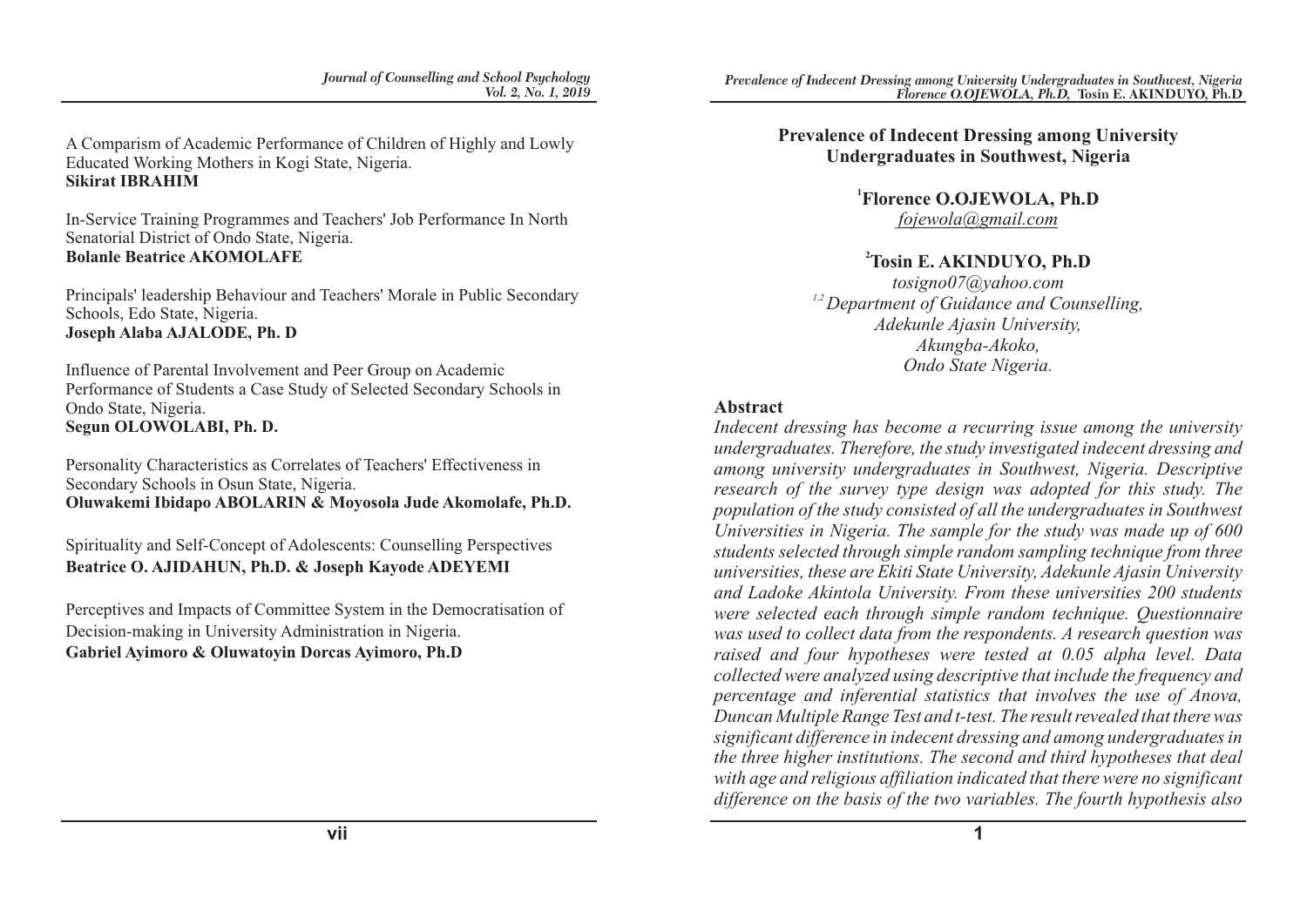*indicated that there was no significant difference in indecent dressing on the basis of gender. It was found that indecent dressing is common among university students in the southwest. It was also found that age and religious affiliation did not affect indecent dressing among university students. Therefore, it was recommended that schools should put in place and enforce dress code to reduce the incidence of indecent dressing among the undergraduates. Counsellors and religious organizations should ensure that good moral standard is ensued among the undergraduates especially as it's relates to the way they dress.*

**Keywords:** Prevalence, indecent, dressing, university, undergraduates

#### **Introduction**

Dressing indecently tends become a serious problem in the Nigerian society and very rampant in the higher institutions. Many ladies tend to dress half naked in the name of fashion exposing the sensitive parts of their bodies. Omede (2011) observed that indecent appearance has come to characterize the dressing pattern of many students on the campuses of higher learning in Nigeria. Thus, indecent appearance tends to be the trend of dress pattern of many students in the higher institution in the country. It seems there is hardly any higher institution in the southwest Nigeria that is not faced with this serious problem. Many ladies dress seductively, careless without any serious considerate for the male folks. Obilo and Okugo (2013) opined that Nigeria Universities are battling with the wave of indecency notably among female students. Dresses are worn to keep one from being naked and to keep the body warm, but what is seen today is that dresses are now worn to show off the breast and buttocks. Apart from dresses being means of cultural identity they are also for ornamental or aesthetic purposes, for protection of the body against harsh weather conditions, as well as for covering the intimate parts of the body (Answer.com, 2011; Articlesbase.com, 2011). Many Nigerian culture wear cloths to keep every sensitive parts of the body from being exposed to the outer world. But today in keeping pace with modern fashion of the developed world, ladies wear different kinds of dresses, just to be fashionable not minding whether their bodies are being exposed or not.

Gbadegbe and Quashie (2013) noted that indecent dressing has gradually taken over the dress pattern of students in Ghana higher institutions of learning. They observed that boys are also guilty of indecent dressing but their dress pattern is quite different from that of the girls. That the dressing of the boys makes them look dirty and very unattractive with unkempt hairs and dirty jeans with pockets of holes which are deliberately created around the knees and lower parts of the trousers. Egwin (2010) described indecent dressing in a more specific term as the attitude of someone male or female that dresses to show off parts of the body such as the breasts, buttocks or even the underwear particularly those of ladies that needs to be covered. Orakwelu (2012) also collaborated that indecent dressing is an act against the moral or ethnic of a given society or group. It is asserted that the youths in Africa now want to be exactly like their European counterparts in dressing, speaking and behaviour (Uzobo, Olomu, & Ayimoro, 2014). Hence, the dressing patterns of many female undergraduates have been viewed as anti-African and are invented. The unafrican pattern of dressing among the undergraduates have been viewed to generate a lot of concerns and worry among the citizen (Oli, 2017). The pattern of dressing of female undergraduates are determined by factors such as mass media, peer pressure, religion and culture (Olori, 2003). Olugbenga and Odeleye (2008) were able to observe that the adolescents are desperately veering from the past mode of dressing be it the original Yoruba mode of dressing to the type of dressing brought by the colonial masters. They also noted that the adolescent ways of dressing have departed totally from the past, that they weirdly and embarrassingly dress now. Igbinovia (2005) stated that about 60% of female undergraduate students of the universities in Nigeria dress indecently.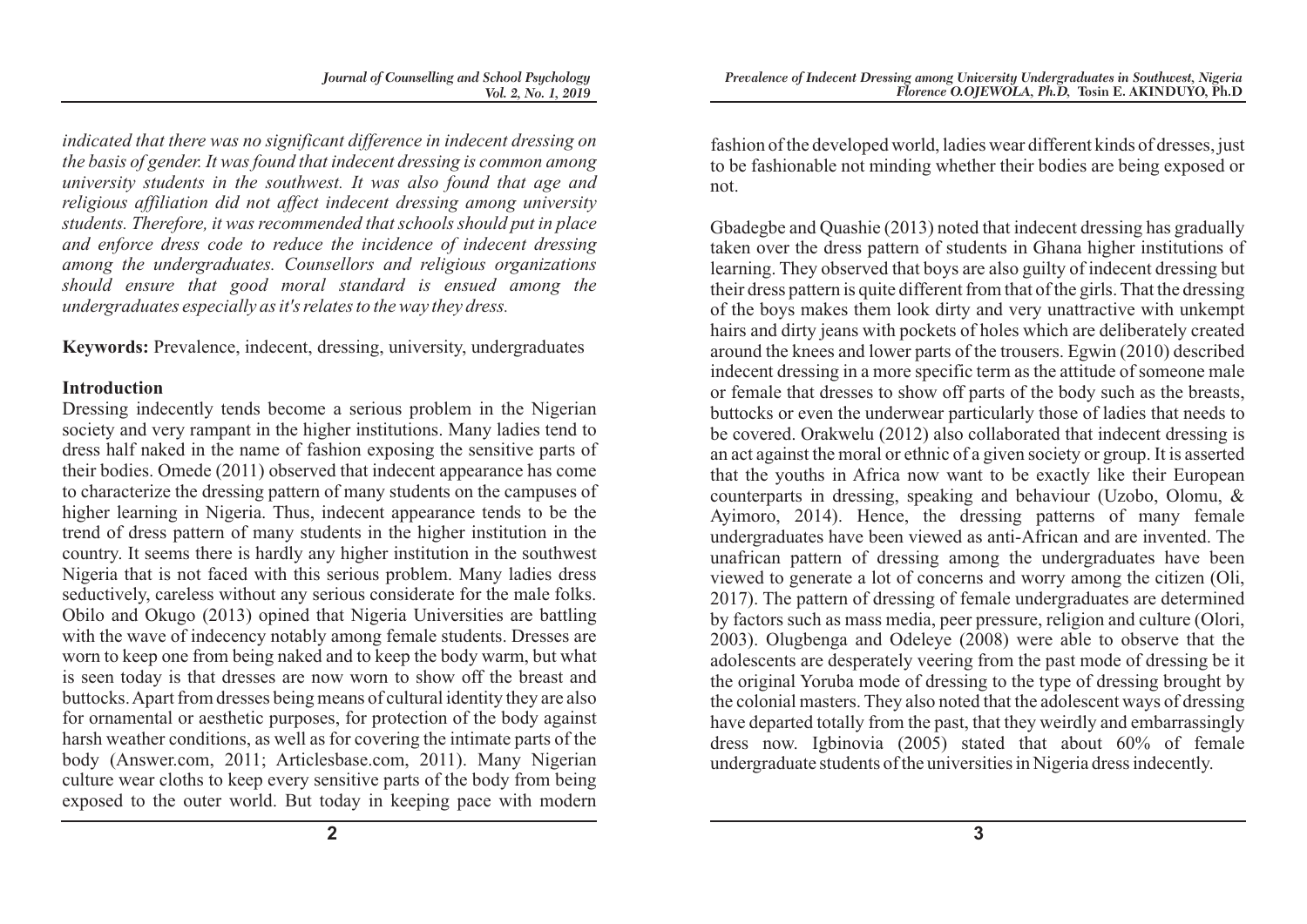It is also adjudged that indecent dressing could lead to sexual harassment. Foster (1996) postulated that indecent dressing is a major factor that influences sexual harassment among female adolescents. He noted that girls that frequently wear indecent dresses tend to perceive themselves as special, thus their predisposition to be sexually harassed. Dressing indecently has been associated with sexual harassment and rape. Oli (2017) asserted that ladies could be prone to sexual harassment or rape when they dress indecently. Dressing indecently suggest that such ladies are in need of attention and thus they are irresponsible, therefore, there are always irresponsible men that are ready to dialogue, lure or force such ladies to bed for sex (Oli, 2017). By implication, a female student can equally be sexually harassed by a lecturer through the way she dresses. Therefore, indecent dressing that exposes the breast, buttocks and thighs constitute some forms of sexual harassment (Ibrahim & Haruna, 2013). Research findings of Ozor and Onuoha (2018) indicated that the females engage more in indecent and provocative dressing than the male counterparts. Nwabueze (2007) reported in his study that females engage in indecent and provocative dressing than the males. Obeta and Uwah (2015) carried out a study on dressing patterns of females in tertiary institutions in Abia state, Nigeria. The result showed that the female students were exposed to being raped/sexual harassments.

Religion is an important variable that tend to affect the dressing pattern of some university students in Nigeria. It is noted that religious organization played positive role in regenerating university students and curbing indecent dressing is partly performed through teaching and sermons in religious gathering. In the pastoral letter of Paul to Timothy (in 1Tim 2:9- 10) it stated that I also want women to dress moderately with decency and propriety not with braided hair or gold or pearls or expensive clothes but with good deeds appropriate for women who profess to worship God. Most religions like Christianity and Islam regard indecent dressing as sin (Ozor & Onuoha, 2018). Olurode (1994) noted that religious orientation especially the Pentecostals, exerted tremendous influence on the dressing

habits of male and female adherents. Nwabueze (2007) equally observed that some Christian sect can easily be distinguished by their mode of dressing. Thus, religion is regarded as part of cultural system control human actions. Chukwudi and Gbakorun (2011) asserted that from the religious viewpoint individual youths are required to dress unobtrusively particularly ladies. This is to avoid attracting unnecessary attention to oneself which could stimulate sexual arousal from the opposite sex. Research study by Fareo and Jackson (2018) found that religion has significant influence on the dressing outfits of students as it defines the moral conduct of its followers, hence it has effect on the dressing outfits and dress sense of its adherents. The type of parenting with which a student was raised also has significant influence on dressing habits of students. Among the Muslims many young ladies dress decently to the extent that some put on (hijab) which does not allow for the exposure of any of their body to the outside world except their faces. Some even go to the level of covering their faces with veils. Thus a woman professing to be godly would never knowingly adorn herself in a way that excites lust in another person or attracts undue attention to other people.

It is observed that undergraduates tend to be chiefly adolescents, that have the tendency of experimenting with different sorts of indecent dressing as part of determinants of socialization. Olori (2003) asserted that age of adolescents that are undergraduates influence their dressing patterns, especially the young adolescents within the age range of 15-20 years. Many of them reported to dress indecently in tertiary institutions. Curbing Moral Decadence in Our Educational Sector (2011) observed that undergraduates individually invented their dressing patterns which are often contrary to the African culture. Obeta and Uwah (2015) noted that undergraduates in early adolescence (16-20 years) invented un-African indecent mode of dressing which gives every society a lot of stress, because of the accompany risks such as exposure to sexual harassments, prostitutions, stealing, deadly diseases, among many others.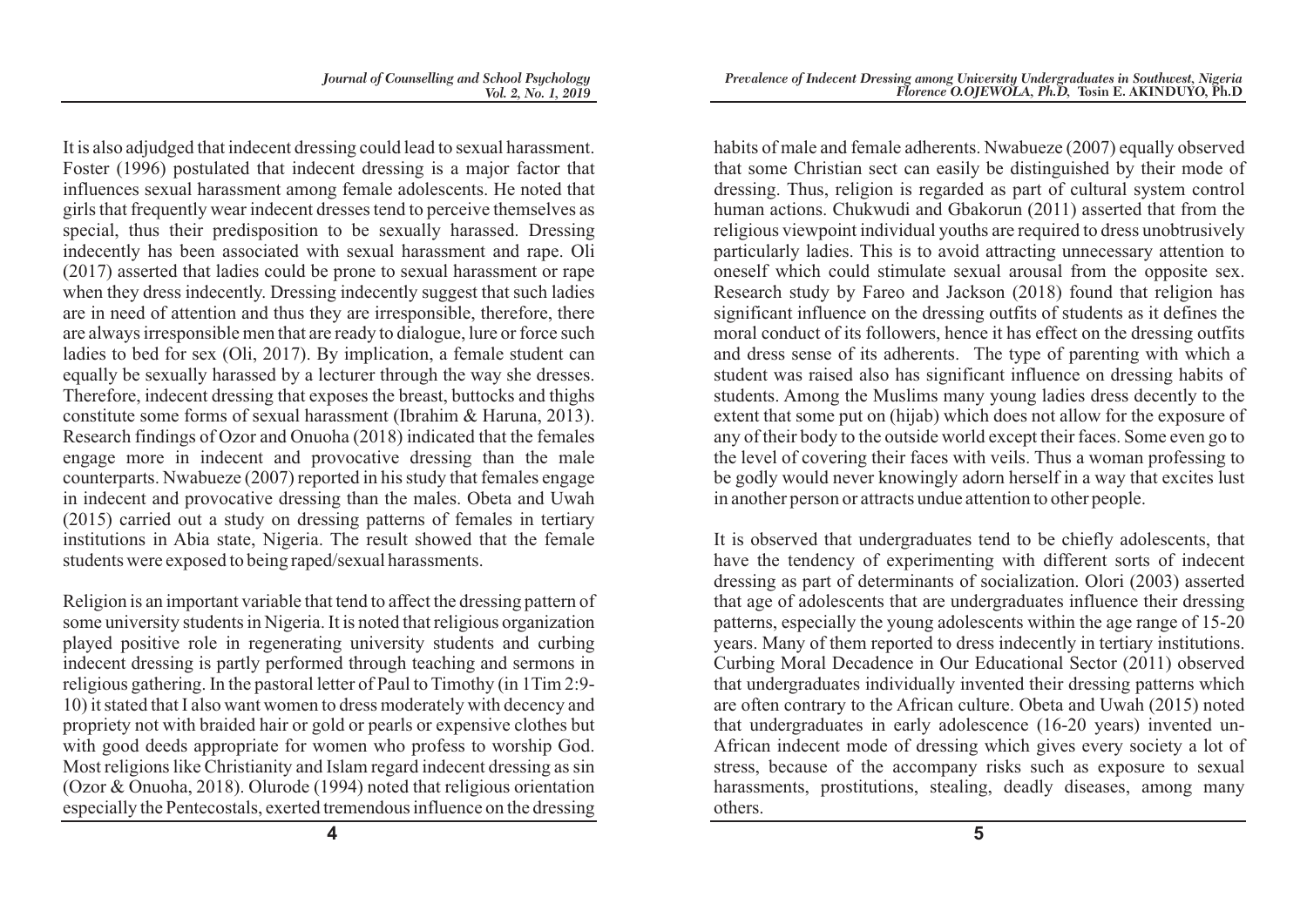#### **Statement of the Problem**

Indecent dressing has now become a serious issue that the Nigerian higher institutions tend to contend with on regular basis. It is not only the ladies that dress indecently, men are equally found dressing indecently too, with many boys showing off their underwear for everybody to see. Some even go to the extent of dressing by wearing bathroom slippers to classrooms. This improper dressing if it is allowed to continue without proper check may cause many students to graduate from universities without knowing the proper ways of dressing decently. Some have missed job opportunities due to indecent dressing. Hence every hand must be on deck to address this ugly incidence that is taken many of these youths unaware.

The incidence of indecent dressing has led to sexual abuse and sexual harassment among the students themselves. Afemale student that dresses indecently becomes a prey in the hands of male students who are on the lookout for cheap ladies that they can rape and defile with ease and without any restrain. Likewise, such students fall easily to lecturers who are also carefree who are ready to get any lady of easy virtue. This, thus, accounted for the incessant rise in sexual harassment and sexual abuse among university lecturers and female students. Some ladies deliberately dress seductively to entice these lecturers for marks and good grades. Therefore, there are some universities that ensure that students adhere to certain dress code to curb the incidence of sexual harassment within the university campuses. It is on this basis that the researchers seek to address the incidence of indecent dressing among undergraduates in Southwest, Nigeria.

**Research Question:** What is prevalence of indecent dressing among university undergraduates based on institutions, age, religion and gender?

### **Research Hypotheses:**

- 1. There is no significant difference in the indecent dressing among undergraduates on the basis of institution.
- 2. There is no significant difference in the indecent dressing among undergraduates on the basis of age.
- 3. There is no significant difference in the indecent dressing among undergraduates on the basis of religious affiliation.
- 4. There is no significant difference in the indecent dressing among undergraduates on the basis of gender.

## **Methodology**

This research is a descriptive research of the survey type designed to capture large sample size from the population to make generalization. The population consisted of all undergraduate students in higher institutions in South west, Nigeria. The sample for the study comprised of 600 undergraduates randomly selected using simple random sampling technique from Adekunle Ajasin University, Ekiti State University and Ladoke Akintola University. Aself developed instrument titled Indecent Dressing Questionnaire (IDQ) was used to elicit information from the respondents. The questionnaire has two sections A & B. Section A consisted of information on demographic data while the section B consisted of thirty items on indecent dressing among university undergraduates. The researchers consulted with experts in Tests and Measurement to ascertain the validity of the instrument used. Test-retest method was used to get the reliability of the instrument. The questionnaire was administered twice to the students that were not part of the study. The data collected from pilot study were subjected to Pearson Product Moment Correlation and the reliability coefficient value of 0.72 was obtained.The services of research assistants were employed to help in administering the instrument to 600 respondents (200 in Adekunle Ajasin University, 200 in Ekiti State University and 200 in Ladoke Akintola University). The research assistants and students were thoroughly intimated with the purpose of the study. The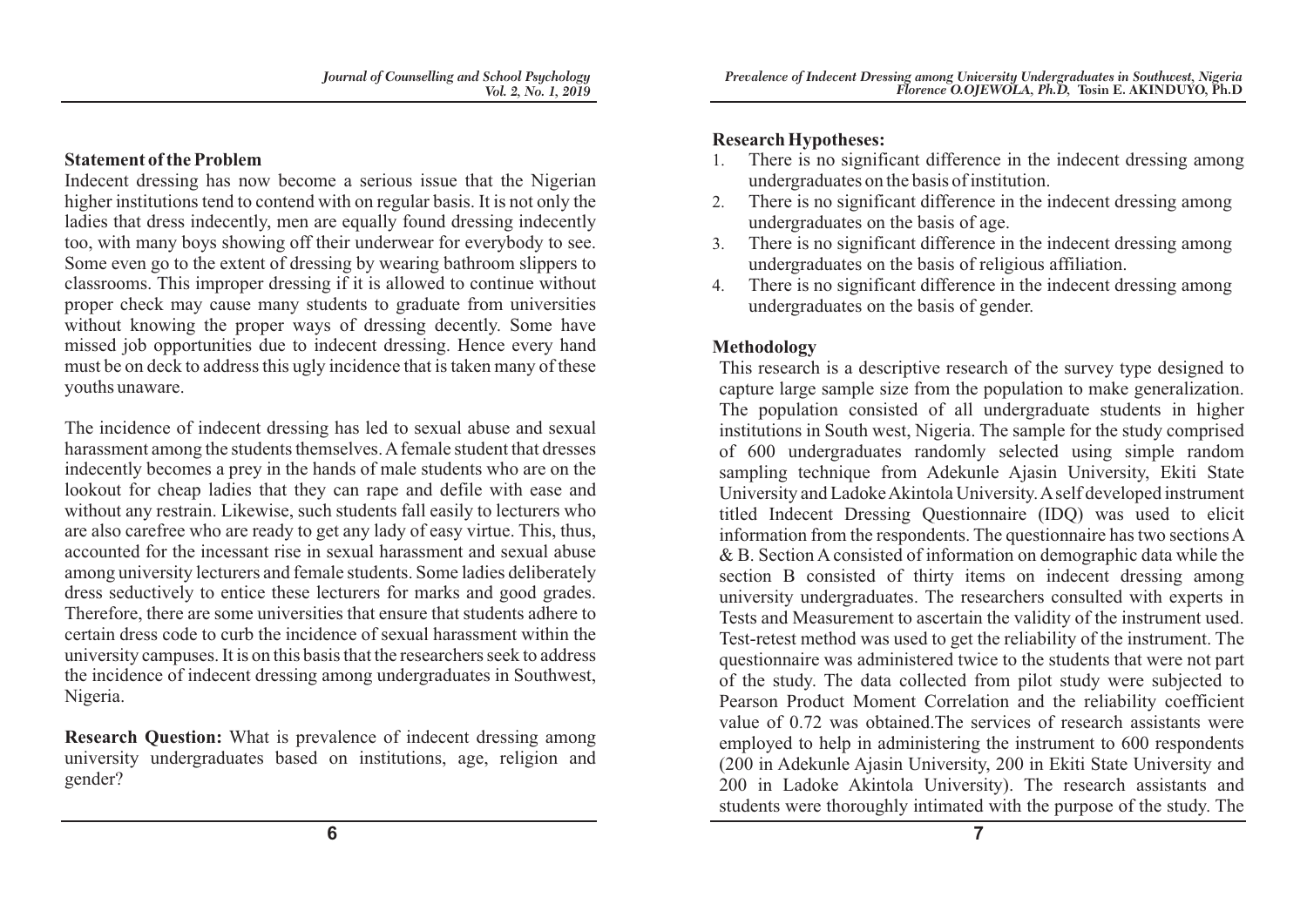questionnaire was distributed to the respondents by hand and retrieved immediately after the completion for the purpose of data analysis.

#### **Results:**

**Research Questions: 1**. What is the prevalence of indecent dressing among university undergraduates based on institutions, age, religious affiliation and gender?

|  | Table 1: Prevalence of Indecent Dressing among University      |  |  |  |
|--|----------------------------------------------------------------|--|--|--|
|  | Undergraduates Based on Institution, Age, Religion and Gender. |  |  |  |

| <b>Item Grouping</b>   | Frequency | Percentage |  |  |
|------------------------|-----------|------------|--|--|
| School:                |           |            |  |  |
| Ekiti State University | 200       | 33.3       |  |  |
| <b>AAUA</b>            | 200       | 33.3       |  |  |
| <b>LAUTEC</b>          | 200       | 33.3       |  |  |
| <b>Total</b>           | 600       | 100.0      |  |  |
| Age:                   |           |            |  |  |
| $17-19$ years          | 188       | 31.3       |  |  |
| $20-22$ years          | 118       | 19.7       |  |  |
| $23-25$ years          | 178       | 29.7       |  |  |
| 26 years and above     | 116       | 19.2       |  |  |
| <b>Total</b>           | 600       | 100.0      |  |  |
| <b>Religion:</b>       |           |            |  |  |
| Christian              | 349       | 58.2       |  |  |
| Muslim                 | 251       | 14.8       |  |  |
| <b>Total</b>           | 600       | 100.0      |  |  |
| Gender                 |           |            |  |  |
| Male                   | 294       | 49.0       |  |  |
| Female                 | 306       | 51.0       |  |  |
| <b>Total</b>           | 600       | 100.0      |  |  |

The result in Table 1 showed that all the three universities that is Ekiti State University, Adekunle Ajasin University and Ladoke Akintola University had equal number of participants 200 each (33.3%) as seen from the Table 1. Participants between the age range of 17-19 years consisted of 188 students (31.3%) of the total participants. While those within the age range of 20-20 years consisted of 118 students (19.7%) of the total participants. Whereas those within the age range of 26 years and above were116 students (19.2%) of the total participants. There were 349 58.2% participants that were Christians and 251 (41.8 %) that were Muslims. There were 249 (49.0%) participants that were males and 306  $(51.0\%)$  were female.

**Ho** : There is no significant difference in the indecent dressing of **<sup>1</sup>** undergraduates on the basis of institutions.

To test this hypothesis, data collected on indecent dressing among undergraduates in three different institutions were subjected to Analysis of Variance (ANOVA) and tested at 0.05 alpha level.

## **Table 2: Summary Analysis of Variance (ANOVA) of Indecent Dressing among Undergraduates on the Basis of Institutions**

| Source variance | <b>SS</b>                | df MS | Cal.F-ratio Cri F-ratio |
|-----------------|--------------------------|-------|-------------------------|
| Between group   | 1110.090 3 555.045 7.308 |       | 3.00                    |
| Within Group    | 45339.775 596 75.946     |       |                         |
| Total           | 46449.865 599            |       |                         |

The result in table 2 showed that the calculated F-ratio was 7.308 while the critical F ratio was 2.60. Since the calculated value was greater than the F-critical value, then there was significant difference in indecent dressing among undergraduates in the three higher institutions in Southwest, Nigeria. Since there was a significance difference, a posthoc was carried out to establish the institution that brought about the significance difference.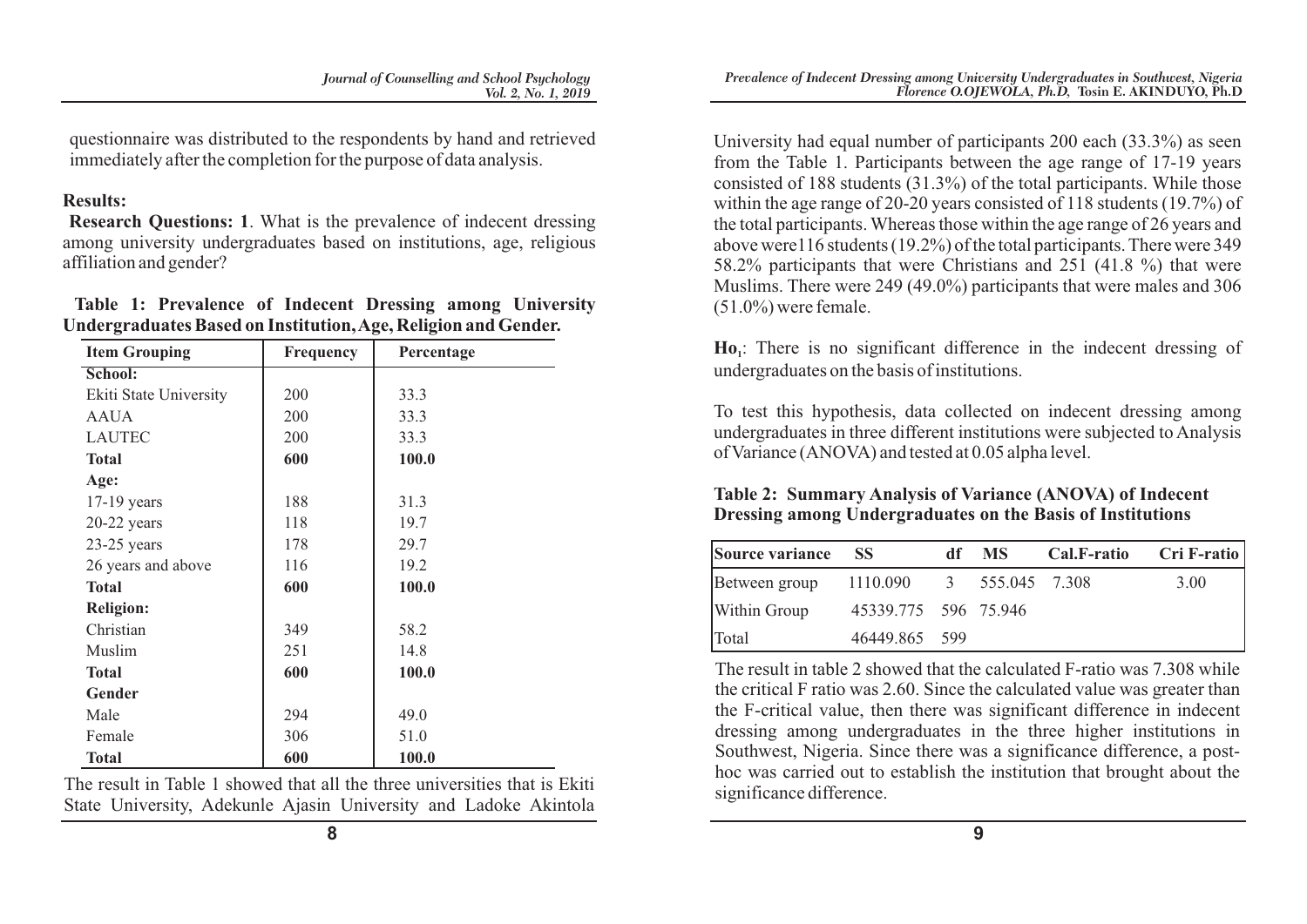**Table 3: Duncan Multiple Range Test (DMRT) Showing difference in the Mean Scores of Groups of Undergraduates Indecent Dressing**

| <b>Duncan's grouping</b> | <b>Mean</b> |     | Group | <b>School Type</b> |
|--------------------------|-------------|-----|-------|--------------------|
|                          | 83.12       | 200 |       |                    |
|                          |             |     |       | LAUTECH            |
|                          | 83.44       | 200 |       | AAUA               |
|                          | 86 15       | 200 |       | EKITI STATE UNI.   |

The result in table 3 showed the Duncan Multiple Range Test(DMRT) that determined the mean of the school that led to the significant difference. The post-hoc result indicated that group 1 had the mean score of 86.15 which differed significantly from group 2 with the mean score of 83.44 and group 3 with the mean score of 83.12 respectively. Although groups 2 and 3 had closely related mean scores. But the significant difference noted in table 2 was brought about by group 1 which differed significantly from group 2 and 3.

**Ho**,: There is no significant difference in the indecent dressing among undergraduates on the basis of age.

To test this hypothesis, the data collected from these students were analyzed using ANOVAstatistical analysis.

#### **Table 4: Summary Analysis of Variance (ANOVA) of Indecent Dressing among Undergraduates on the Basis of Age**

| Source variance SS |               | df       | Ms     | Cal.F-ratio | <b>Critical F-ratio</b> |
|--------------------|---------------|----------|--------|-------------|-------------------------|
| Between groups     | 4.707         | $\Delta$ | 1.569  | 0.02        | 2.60                    |
| Within groups      | 46445.158 596 |          | 77.928 |             |                         |
| Total              | 46446.865 599 |          |        |             |                         |

The result in Table 4 indicated that the Fcal ratio of 0.02 was found which is lesser than the F critical ratio of 2.60. Thus, that there was no significant difference in the indecent dressing among undergraduates on the basis of age. The stated null hypothesis was not rejected.

 $Ho<sub>3</sub>:$  There is no significant difference in indecent dressing among undergraduates on the basis of religious affiliation.

To test this hypothesis, data collected from the students were analyzed using t-test statistical procedure

**Table 5: t-test Statistical Analysis of Indecent Dressing among Undergraduates on the Basis of Religious Affiliation**

| <b>Religion</b> | N   | Mean    | <b>SD</b> | df  | t.cal | t.cri value |
|-----------------|-----|---------|-----------|-----|-------|-------------|
| Christian       | 349 | 84.6246 | 8.09957   |     |       |             |
|                 |     |         |           | 598 | 1.275 | 1.960       |
| Muslim          | 251 | 83.6832 | 9.69399   |     |       |             |

The result in table 5 showed that calculated t. value was 1.275 while the critical t value was 1.960. Since the calculated t value was less than the critical t value this indicated that there was no significant difference in the indecent dressing on the basis of religious affiliation.

Ho.: There is no significant difference in the in the indecent dressing of undergraduates on the basis of gender.

To test this hypothesis, data collected on indecent dressing among undergraduates on the basis of gender was subjected to t-test analysis tested at 0.05 alpha level.

#### **Table 6: t-test Statistical Analysis of Indecent Dressing among Undergraduates on the Basis of Gender**

| Gender         |     | Mean    | SD      | df                        | t.cal | t.cri value |
|----------------|-----|---------|---------|---------------------------|-------|-------------|
| Male           | 294 | 84.0748 | 8.79232 |                           |       |             |
|                |     |         |         | 598                       | 0.436 | 1.960       |
| Female         | 304 | 84.3889 | 8.83078 |                           |       |             |
| T <sub>1</sub> |     |         |         | $\mathbf{1}$ $\mathbf{1}$ |       | 0.012       |

The result in Table 6 indicated that t calculated t value of 0.436 was less than the critical t value of 1.960. This implied that there was no significant difference in the indecent dressing among undergraduates on the basis of gender.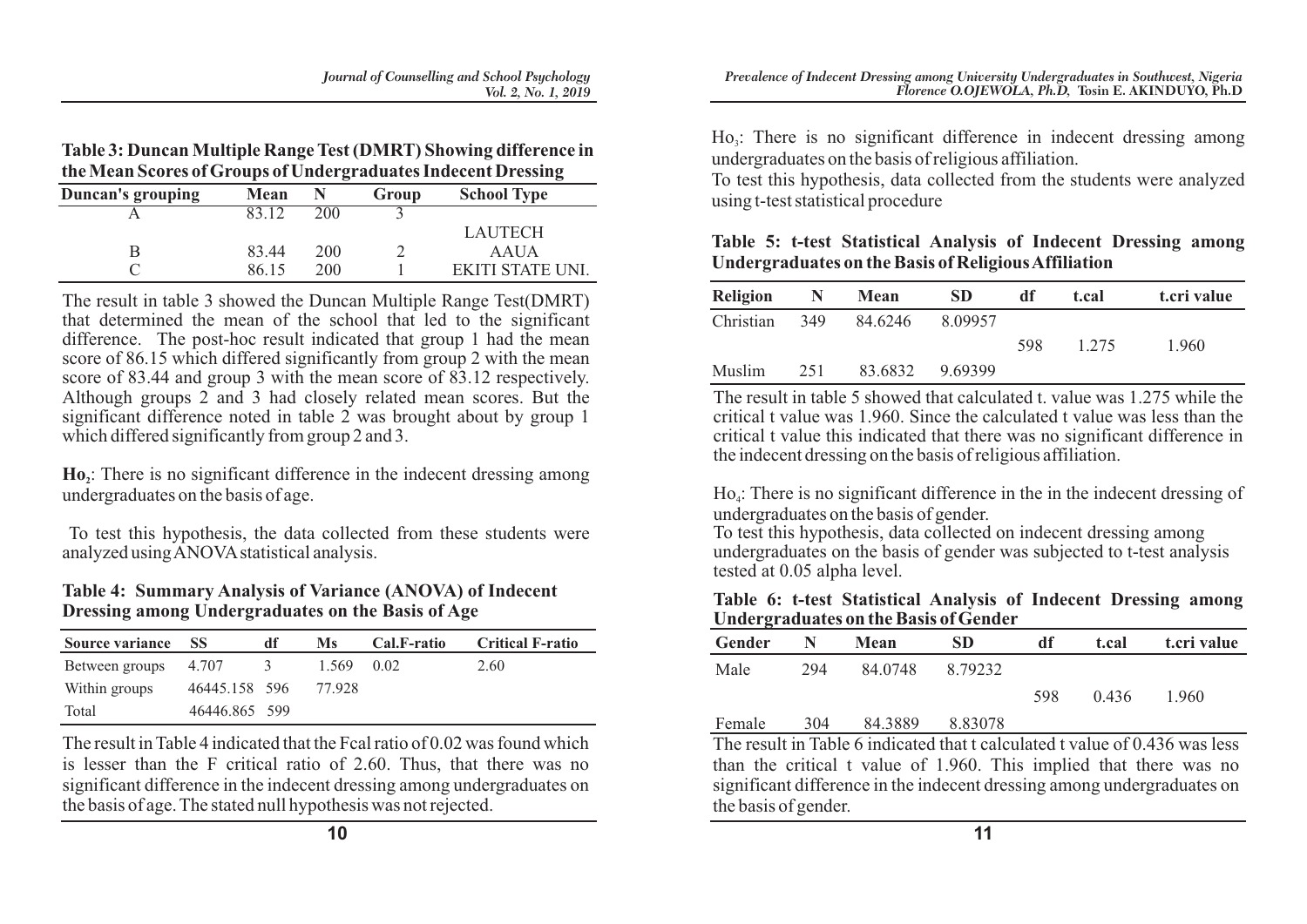# **Discussion**

The result showed that among the three universities Ekiti State University, Adekunle Ajasin University and Ladoke Akintola University of Technology that there was significant difference in indecent dressing among the undergraduates. This lend credence to the findings of Gbadegbe and Quashie (2013) that indecent dressing has gradually taken over the dress pattern of students in Ghana higher institutions of learning. Obilo and Okugo(2013) was also of the opinion that Nigerian universities are battling with the wave of indecency notably among female students. Omede (2011) equally observed that indecent appearance has come to characterize the dress pattern of many students on the campuses of higher learning in Nigeria. Although there may be difference in the level of indecent dressing and sexual harassment among these universities but the bottom line is that dressing indecently is a major problem among many of the university undergraduates in most Nigerian higher institutions.

It was also found that there was no significant difference in indecent dressing of undergraduates on the basis of age. It can be noted that the issue of age is not very important among the students. When students are on the university campus they tend not to remember their age again. Many students often say age is a figure and it does not influence indecent dressing among them. This is supported with assertion of Olugbenga and Odeleye (2008) that adolescents are desperately veering from the past mode of dressing be it the original Yoruba mode of dressing or the type of dressing brought by the colonial masters. This also supported by the assertion of Olori (2003) that age of adolescents that are undergraduates influence their dressing patterns, especially the young adolescents within the age range of 15-20 years.

Again it was found that there was no significant difference in the indecent dressing of undergraduates on the basis of religious affiliation. The researchers considered the two major religious in Nigeria namely Christianity and Islamic religions. The result revealed that dressing

indecently was not affected by religion. Although Ozor and Onuoha (2018) observed that most religions like Christianity and Islam regard indecent dressing as sin. Olurode (1994) also asserted that religious orientation especially the Pentecostals exerted tremendous influence on the dressing habits of male and female adherents. Chukwudi and Gbakorun (2011) also observed from the religious point of view that individual youths are required to dress decently particularly ladies. This is to avoid attracting unnecessary attention to oneself which could stimulate arousal from the opposite sex. Fareo and Jackson (2018) opined that religion has significant influence on the dressing outfits of students as it defines the moral conduct of its followers.

It was also found that there was no significant difference in the indecent dressing among undergraduates on the basis of gender. This showed that gender did not influence the dress pattern of the students used for this research study. However, this finding is contrary to the research findings of Ozor and Onuoha(2018) that found that females engaged more in indecent and provocative dressing than the males. Igbinovia(2005) equally observed that about 60% of female undergraduate students of the university in Nigeria dress indecently. The issue of indecent dressing among university undergraduates could probably be due to the very young age that many of them are entering the university or the desire for the foreign cultures.

# **Conclusion**

The following conclusion could be drawn from the study:

Indecent dressing is a serious contemporary issue in many of the Nigerian higher institutions of learning. There is need for urgent attention to address the menace, since it could lead to sexual harassment and sexual abuse in the higher institutions. This could not necessarily be between the students but also among the students especially the female students and male lecturers.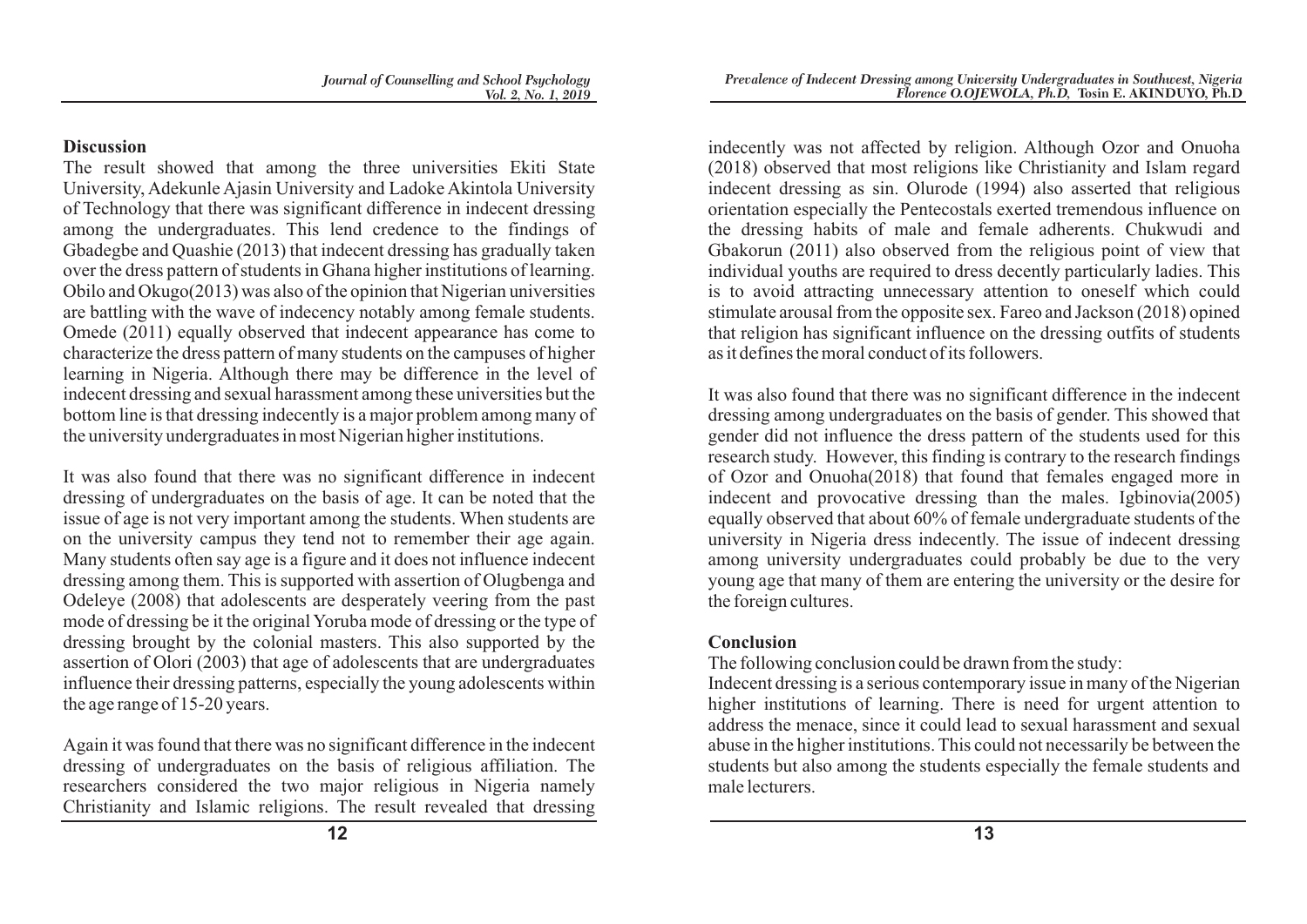Indecent dressing was not influenced by the age of undergraduates. Age was not seen as a barrier to dressing indecently among the students. Many a times when students are in the university whether elderly or young they often dress indecently their age notwithstanding. The desire to belong and to be identified as fashionable make many students to dress indecently despite their age.

Indecent dressing was influenced by the variable of religious affiliation. Therefore, both Christians and Muslim students dress indecently to impress others and to show off among their peers.

Again there was no difference in indecent dressing on the basis of gender. In the higher institutions in Nigeria both the male and female students tend to dress indecently in their various campuses.

#### **Implication for Guidance and Counselling**

The way a man/woman dresses is how he/she will be addressed. The mode of dressing among individual speaks much about his/her moral, personality and physical wellbeing. It is belief in the society that education produces students who are morally, mentally and physically sound. Higher institutions should be the highest level of learning which should prepare students for leadership and professional roles in the larger society. Thus, students should be made to understand the implication of dressing indecently. Some graduates had missed job opportunities due to improper dressing. This is therefore an issue that must not be taken for granted, it must be given proper consideration. No wonder some institutions of higher learning ensure dress code in their schools.

Parents must ensure that their children and wards dress decently. Parents should make sure that they buy good dresses and wears for their children. There should be careful supervision of what their children are bringing as clothes to the school. Parents should endeavor to visit their children and wards in their school without them being aware of such visits. This will go a long way to curb the incidence of indecent dressing in the university campuses.

Religious organization should not take the issue of indecent dressing lightly with students. There should be serious campaign against indecent dressing among undergraduates. The incidence of indecent dressing could lead to sexual harassment, sexual abuse, teenage pregnancy, poor academic performance, promiscuity and prostitution among students. Students involved in dressing indecently could also become victims of various crimes. Thus, these students should be encouraged to dress neatly and decently without being extravagant.

Counsellors should work together with the university authority to create awareness on the side-effect of dressing indecent. Posters, lectures and seminars could be organized to address this serious issue which has turned so many students to prostitutes while some are experiencing academic failures. Some of these students that are just materialistic, who might loss trend of why they are in school.

## **References**

- Answer.com. (2011). *Why do you people wear cloth?* Retrieved June 8,2011 httpp://www.answers.com/Q/why-do-people-wearrclothes.
- Articlesbase.com. (2011).*Curbing moral decadence in our educational s e c t o r .* R e t r e i v e d J u n e 8 , 2 0 1 1 f r o m http://www.articlebase.com/college-and+universityarticles/curbing-moral-decade-in-our-educationalsector4692398.html
- Chukwudi. F. &Gbakorun, A. A. (2011). Indecent dressing and sexual harassment among undergraduates of Nasarawa State University, Keffi*. Journal of Sociology,Psychology in Practice, 3*(2), 25-31.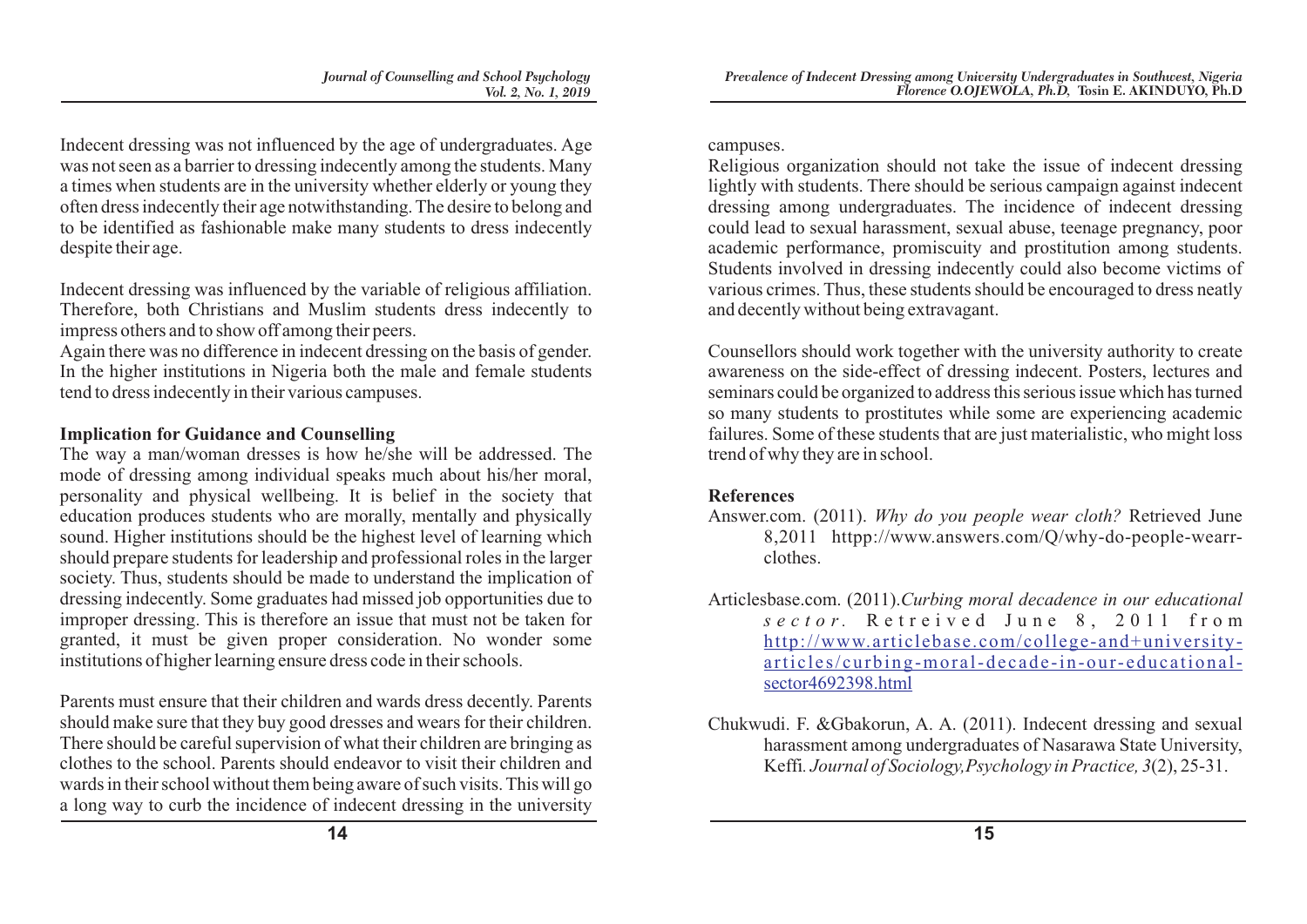- Curbing Moral Decadence in Our Educational Sector (2011). Portal. Article (online)  $(10.06.2013)$  Available at http://www.articlebase.com/college-and university-articlesmoral-decadence-on-oureducationalsector-4692398.
- Egwim, C. (2010). *Indecent dressing among youths* retrieved June 8, 2011. http://www.es/networld.com/webpages/features.
- Foster, A. (1996). Reward indecent dresses. *Journal of Personality and SocialPsychology,* 64, 224-226.
- Fareo, D. O. & Jackson, J. (2018) indecent dressing among students of tertiary Educational institutions in Adamawa State, Nigeria. *International Journal ofEducation and Social Sciences Research,*  1(4),123-135.
- Gbadegbe, R. S. & Quashie, M. (2013). The impact of indecent dressing on the academic performance of students in tertiary institutions, a case study of HO Polytechnic in Ghana*. Journal of Education and Practice, 4*(18), 165-172.
- Ibrahim, A & Haruna, A. (2013). The psychosocial aspect of indecent dressing: influence of gender, dress pattern and physical attractiveness on sexual harassment. *IOSR Journal of Humanities and Social Sciences, 19*(3), 14-19.
- Igbinovia, H. A. (2005). *Dress patterns of female students in University of Benin*. *Reflectionson standard of Education*. In C.C. Nwagwu and A. Q.Imoye (Eds). Educational Standards in Century in Nigeria. Benin: Printing Press.
- Nwabueze, N. (2007). Towards a sociological interpretation of dress code in Nigeria universities UNILKAG *Psychological Review,* 7,27-38.
- Obeta, A. & Uwah, B. (2015). Determinants of dressing patterns of female undergraduate students in tertiary institutions in Abia state, Nigeria*. RuralEnvironment, Education and personality* ISSN 2255-808X
- Obilo, U. & Okuga, S. (2013). *Outrage over indecent dressing on campus*. Tie Sun
- Omede, T. (2011). Indecent dressing on campus of higher institutions of learning in Nigeria: Implication for Counselling. *Journal of Emerging Trends in EducationResearch and Policy Studies (JETERAPS), 2*(4), 228-233
- Oli, N. P (2017). Theoretical reflective on social determinants and effects of indecent dressing among female undergraduates in higher institution of learning in Nigeria. *International Journal of Health and Social Inquiry, 3*(1), 115-129.
- Olori, T. (2003). *Culture Nigeria indecent dressing banned on the c a m p u s .* R e t r i e v e d J u n e 1 0 , 2 0 1 1 http://www.psnews.net/africa/internal.asp?idnews=s20018.
- Olugbenga, D. O.& Odeleye, B. (2008). Contemporary clothing habits and sexual bahaviour of adolescents in southwestern Nigeria. *Journal of Human Ecology, 23*(1), 39-44.
- Olurode, L. (1994). *Nigerian heritage: The Yoruba example*. Lagos: Rebonic publishers Ltd.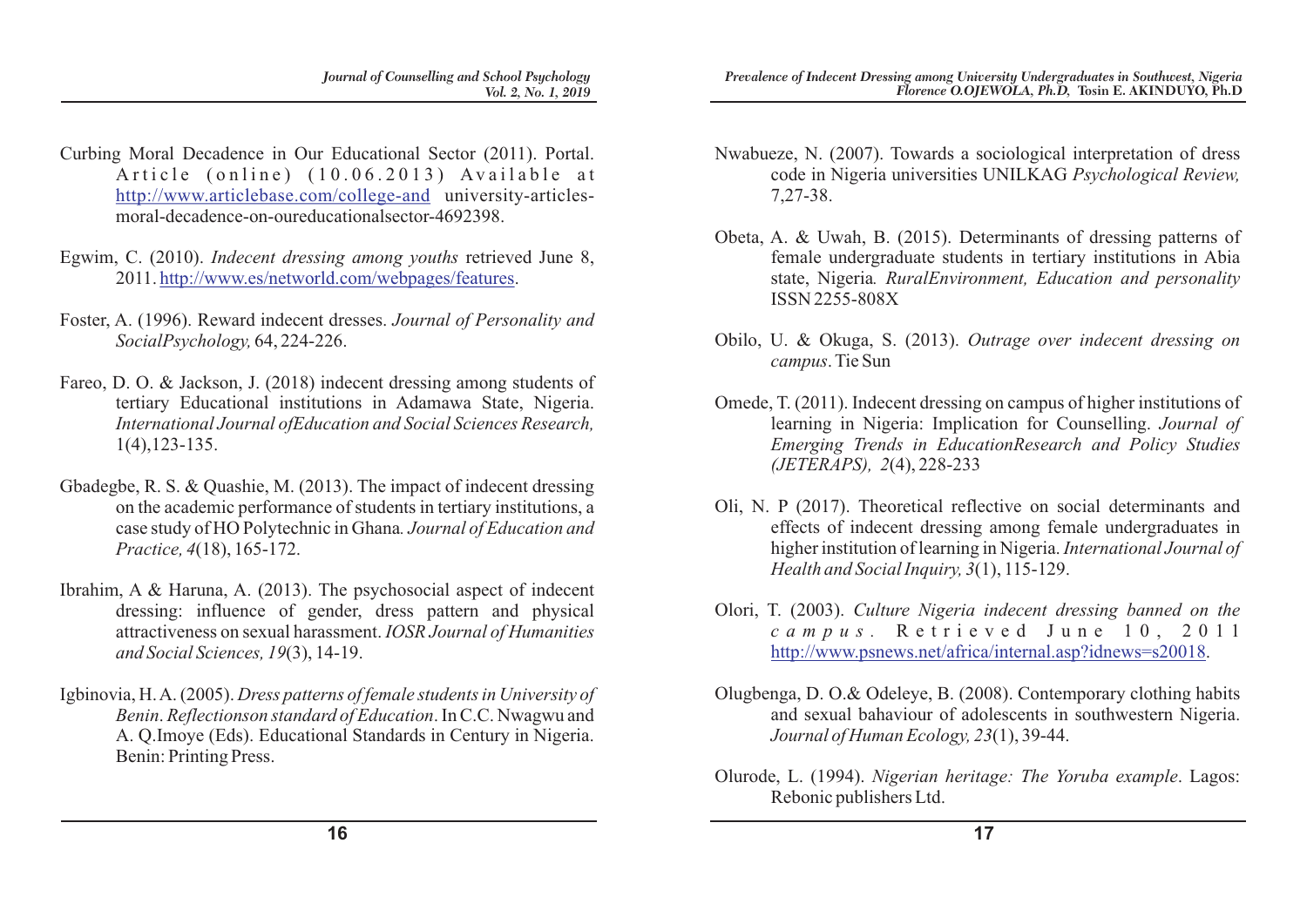- Orakwelu, J. N. (2012). *Basic principles of security duties (UNIZL) experience.*Awka :SCCOA
- Ozor, T.O. & Onuoha, F. I. (2018). Influence of gender and religious orientation on dressing pattern among Nigerian University undergraduates*. International Journal of SocialSciences and Humanities Review, 8*(1), 52-59.
- Uzobo, E., Olomu, O. M., &Ayimoro, D. A. (2014). Indecent dressing and awareness of health problems: A study of sagging pattern among selected male high school students in Bayelsa State*. International Journal of Scientific Research in Education(IJSRE), 7*(1) 33-43.

#### **Substance Abuse and Mental Health of University Undergraduates: Implications for Counselling**

# **Olufunmilayo TAYO-OLAJUBUTU, Ph.D.**

*olufunmilayotayoolajubutu@yahoo.com*

*Department of Guidance and Counselling Faculty of Education Adekunle Ajasin University Akungba-Akoko Ondo State, Nigeria*

#### **Abstract**

*The study investigated substance abuse and mental health of university undergraduates, using Adekunle Ajasin University Akungba-Akoko Ondo State, Nigeria, as a case study. Two hypotheses were formulated to guide the study. A total of two hundred (200) students selected across the six Faculties of the university through a purposive sampling technique, were used as sample for the study. Data collected were analysed using t-test and correlational statistics. Results of the study showed that there was a significant difference in substance abuse between male and female university undergraduates with t-cal of 5.604 greater than the t-val of 1.195 at 0.05 level of significance. Findings of the study showed further that there was a significant relationship between substance abuse and students' mental health with r-cal of 0.669 greater than the r-val of 0.195 at 0.05 level of significance. Based on the findings, recommendations were made that there should be continuous education and creation of awareness on the dangers involved in the abuse of substance to university undergraduates. There is also the need for government at all levels to put facilities in place for all universities in Nigeria, to take care of students with substance use disorders.*

**Keywords:** Substance abuse, mental health, university undergraduates.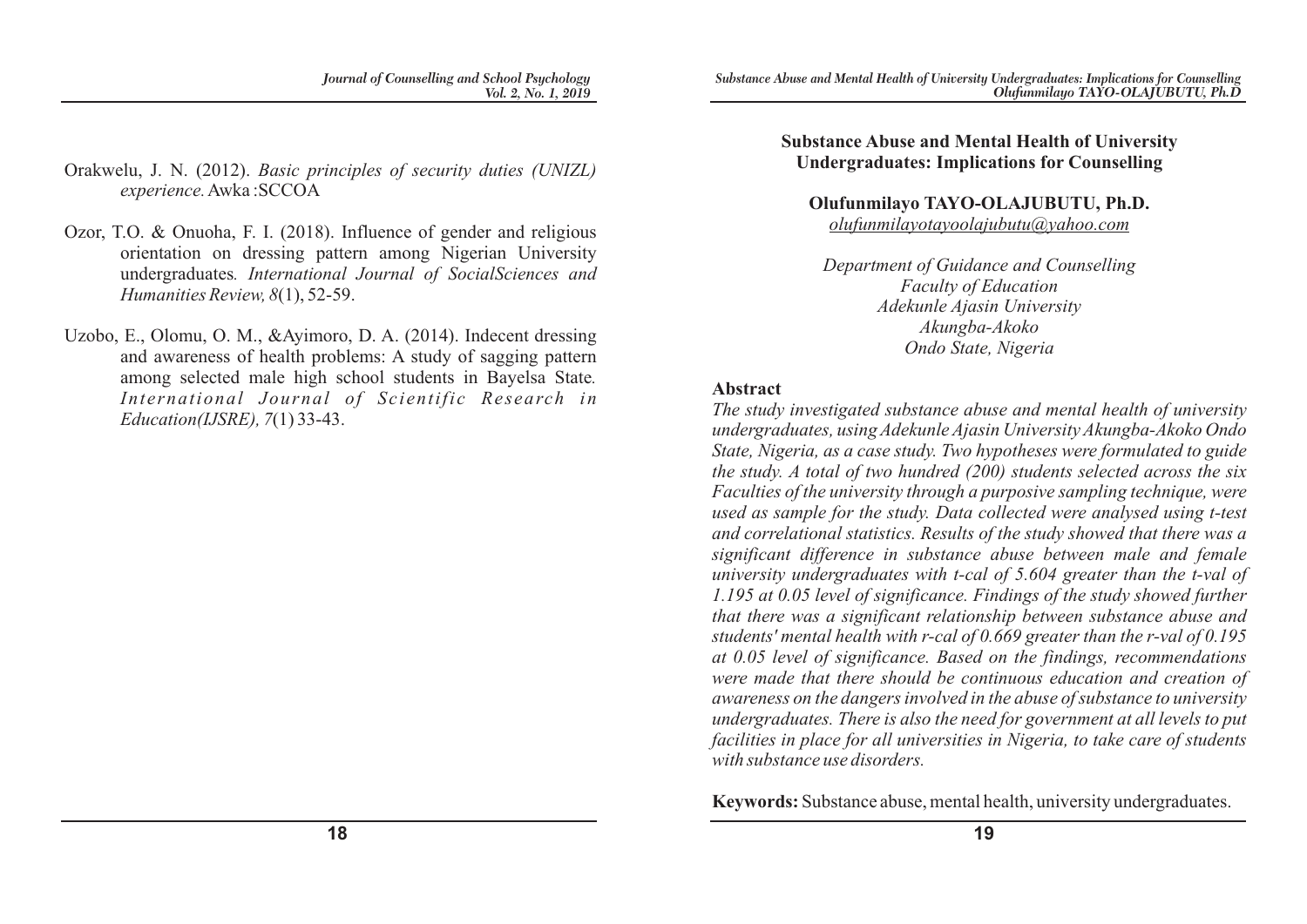## **Introduction**

In recent times, it is being observed that substance abuse is fast becoming a common occurrence among university undergraduates in Nigeria. "Substance" and "drugs" are used interchangeably in this paper, and they can include; alcohol and others. They can be legal and illegal drugs, as well as substances that are not drugs at all. Abuse could result when legal and licit substances, which are socially accepted, and their use does not constitute any criminal offence, are used in ways that are not intended, or using them more than prescribed (National Agency For Food, Drugs And Administrative Control, NAFDAC, 2004). Substance abuse could also be described as a pattern of harmful use of any substance for moodaltering purposes.

According to Buddy (2019), substance abuse is said to have taken place if repeated use of such a substance causes significant impairment such as health issues, disabilities, failure to meet responsibilities, impaired control, risky use, social issues, amongst others. It implies therefore that if any undergraduate student indulges in drinking alcohol or smoking of marijuana to the point that he or she is liable to missing his or her classes, or to exhibiting gross misconduct, anti-social behaviours, then, he or she could be perceived as a substance abuser or an addict.

Substance abuse could be seen as a global issue which is not limited to Nigerian youths alone. Studies have shown that substance abuse is even higher among the youths of developed countries. For example, it was reported by Buddy (2019), that an estimated 27.1 million American youths aged 12 years and above, when interviewed, stated that they currently use illicit drugs such as marijuana, as well as the prescription types, such as pain relievers, sedatives, and tranquilizers for non-medical purposes.

In the investigation of the United Nations Office on Drugs and Crime (UNODC, 2010), the most commonly used illicit drug was the cannabis,

which has continued to feature not only in Nigeria, but also commonly used as illicit drugs in other countries of the world. The studies of Degenhardt, Chiu, Sampsonn, Kessler, Anthony et al (2008) and Gureje, Degenhardt, Olley, Uwakwe, Idofia, et al (2007) confirmed that the rate of cannabis usage of 42% reported in the United States (US) and New Zealand, coupled with the 24% reported in the United Kingdom (UK) were higher than the 0.4% reported in the 2002-2003 survey in Nigeria. To be precise, a cursory look at the list of abused substances in Nigeria, showed that the most commonly used substances by Nigerian youths include: marijuana, tramadol, cocaine, morphine, tobacco, and alcohol (Buddy, 2019). However, marijuana also referred to by several other names such as; maryjane, weed, ganja, kush pot, cannabis, eja, blaze, is found to have further gained more popularity over others.

Tramadol, a prescription drug, is yet another grossly abused narcotic like pain reliever, which is originally used in treating mild to severe pains. While codeine is a cough syrup, that suddenly turned a favourite and a target of abuse among Nigerian youths, University undergraduates inclusive.

At this juncture, it may be necessary to look into why it appears so easy for Nigerian undergraduates to abuse drugs. According to Ebie and Tongue (1988), it is not that legal restrictions against drug abuse, such as in cannabis, are formally relaxed, it however seems that there is too much leniency in the enforcements against its use and abuse. This could be adduced for the rise in the use of substances.

Amongst others too, peer group influence could not be exempted from the reasons why Nigerian undergraduates abuse drugs. Many of the students may take to drugs with the intention to belong to a peer group. Peer group could be a major determinant in causing alcoholic consumptions among students' groups. This is because in most occasions, members of a group may be compelled to take alcohol, and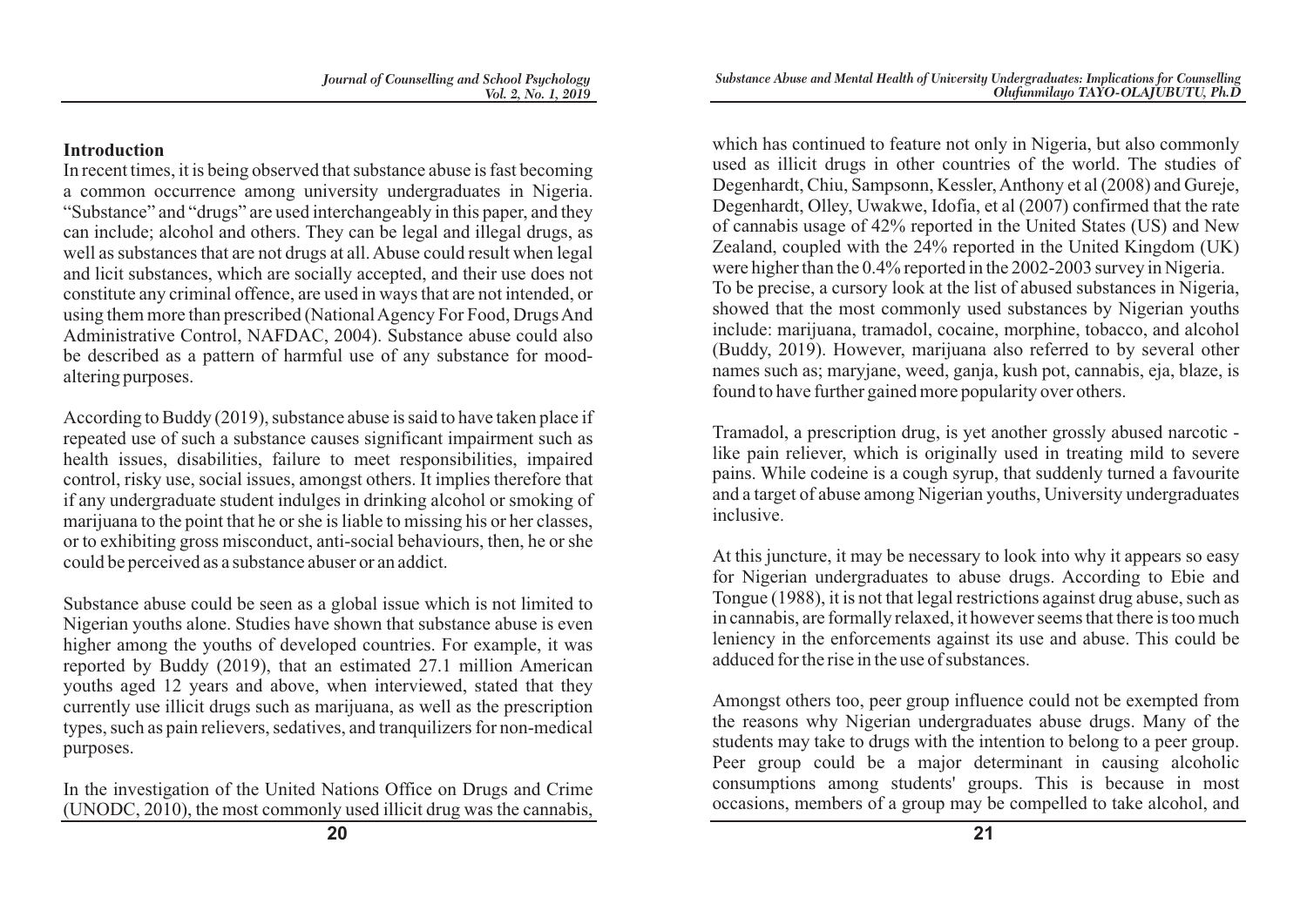failure to do such could lead to loss of status or expulsion from the group (Aduku, 2001)

More general observation showed that substance abuse could be traced to its thrills, or the need to feel high by the abusers. It is thus implied that many Nigerian undergraduates may resort to substance abuseprobably to ease off deeper emotional pain, believing that once someone is high, he or she would forget the problem at hand.

Since both male and female university undergraduates are involved in substance abuse, one may want to know whether there is any difference in their rate of substance use and abuse. Worell and Goodheart (2006) stated that the estimate of substance abuse dependon the data source and methodology employed. Similarity could however occur, depending on the pattern of drug being used by the two sexes. According to Worelland Good heart (2006), girls, like boys, mostly and frequently used licit substances such as alcohol and nicotine before proceeding to the use of illicit substance; most often, marijuana.

The findings of a research carried out by Adamson *et al* (2015) showed that the prevalent rates of substance abuse among males were higher in urban areas, with an overall 46%, while the overall rate for females was 17%. The findings showed further that the prevalent rates of alcohol use for males were 46.2%, 37.6% and 31.9% which were higher than those for females with 31.2%, 22.2% and 16.2% respectively. Based on the preceding findings with respect to differences in substance abuse, the rates among males were found to be higher than for the females.

It is believed that chronic use of drugs and alcohol can have devastating effects on the mental health of students. For example, according to Wechsberg, Lam, Zule, Hall, Middlesteadt and Edward (2003), substance abuse was often the primary underlying causes for medical and social illnesses in many parts of the world. The use of drugs or substances usually reduces inhibitions and increases vulnerability to high risk behaviours. Implications of substance abuse for female undergraduate students for example, is their being more at risk at becoming victims of unplanned and unprotected sexual intercourse. This could as well expose them to a much greater likelihood of contracting HIV/AIDS.

Still considering the hazardou simplications of substance abuse, Mba (2008) stated that there could be adverse effects on the brain, kidney, liver, heart, pancreas, and the lungs, thereby making the addicts to become more vulnerable to diseases and complications such as; hepatitis. Marijuana which is the most commonly used, has its side effects to include impaired coordination and lack of concentration, thus making committed academic work to be very difficult. This eventually could cumulate into falling grades and academic failure.

### **Purpose of the Study**

The study investigated the prevalence of substance abuse among undergraduate students in Nigeria, using AAUA as a case study. Specifically, the study was to find out if there was a significant difference in the rate of drug abuse between male and female undergraduate students. The study also examined the implication of substance abuse for the mental health of undergraduate students.

## **Research Hypotheses**

Two hypotheses were formulated and tested at 0.05 level of significance:

- There is no significant difference in substance abuse between male and female undergraduate students.
- (2) There is no significant relationship between substance abuse and undergraduate students mental health.

# **Methodology**

The descriptive research design of survey type was used for the study. The population for the study comprised all undergraduate students in the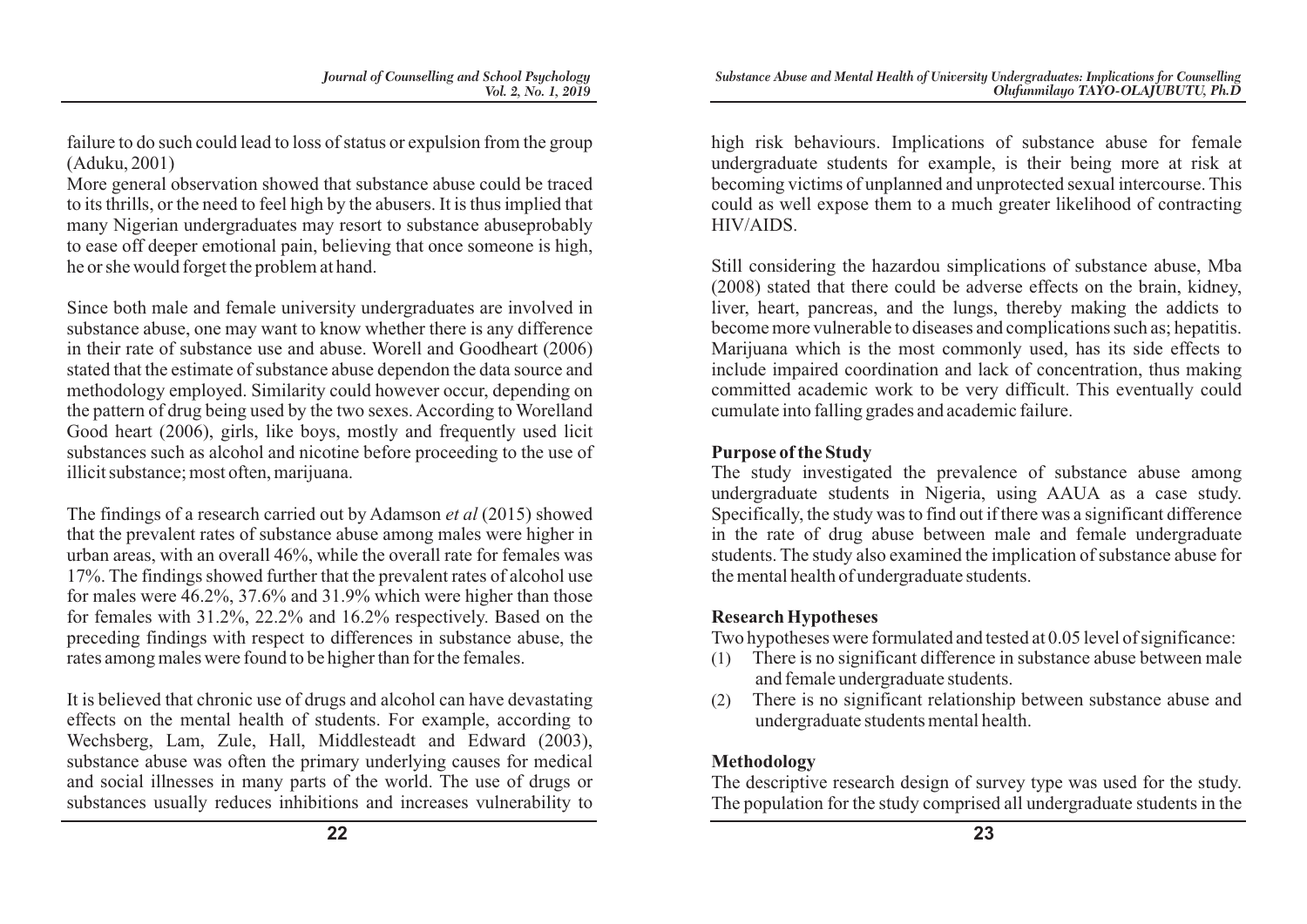six Faculties in Adekunle Ajasin University Akungba-Akoko. The six Faculties were:

- (1) Faculty of Agriculture.
- (2) Faculty of Arts.
- (3) Faculty of Education.
- (4) Faculty of Law.
- (5) Faculty of Science and
- (6) Faculty of Social and Management Sciences.

A sample of two hundred (200) undergraduate students were selected through a purposive sampling technique across all the six Faculties. A Self-constructed Questionnaire by the researcher titled "Substance Abuse and Students' Mental Health (SASMH)'' was used for the collection of data for the study. The research instrument was given to experts in Tests and Measurement unit of the Department of Guidance and Counselling for necessary validation.

The research instrument consisted of three sections; A, B, and C. Section A was on the socio-demographic variables, section B comprised variables on substance use, while section C was on the general mental health status of substance abusers.

The response items had four (4) answer format of:

- (1) Strongly Agreed (SA)
- $(2)$  Agreed  $(A)$
- (3) Disagreed (D)
- (4) Strongly Disagreed (SD)

The eligible sample for the study comprised male and female undergraduate students aged between 18-25 years, who were involved in substance use and abuse, such as alcohol, cigarette and others. Altogether, two hundred (200) students who were selected across the six (06) Faculties of the university were used as sample for the study.

To ensure that the research instrument was reliable, it was administered

twice within an interval of two weeks on twenty (20) respondents who were not part of the study. A reliability co-efficient of 0.76 was established, which confirmed that the instrument was high enough to be used for the study.

The researcher with the help of the course representatives administered the Questionnaire to the 200 respondents and collected them back immediately after completion. The collected data were analysed using ttest and correlational statistics. The two hypotheses were tested at 0.05 level of significance.

## **Results**

**Hypothesis one:** There is no significant difference in substance abuse between male and female university undergraduates.

**Table 1: t-test on the Difference in Substance Abuse between Male and Female Undergraduate Students.**

| <b>Variables</b>               | $\mathbf{X}$   |  | SD N Df t-cal | t-val | Rem.     |
|--------------------------------|----------------|--|---------------|-------|----------|
| Male Students                  | 19.08 3.50 200 |  |               |       | $*Sig$   |
|                                |                |  | 198 5.604     | 1.195 |          |
| Female Students 62.22 7.65 200 |                |  |               |       | P < 0.05 |

Data in Table 1 showed that there was a significant difference in substance abuse between male and female university undergraduates, with t-cal of 5.604 greater than t-val of 1.195 at 0.05 level of significance. This implies that the null hypothesis which stated that there was no significant difference between male and female university undergraduates was rejected, and the alternate hypothesis upheld.

**Hypothesis Two:** There is no significant relationship between substance abuse and undergraduate students' mental health.